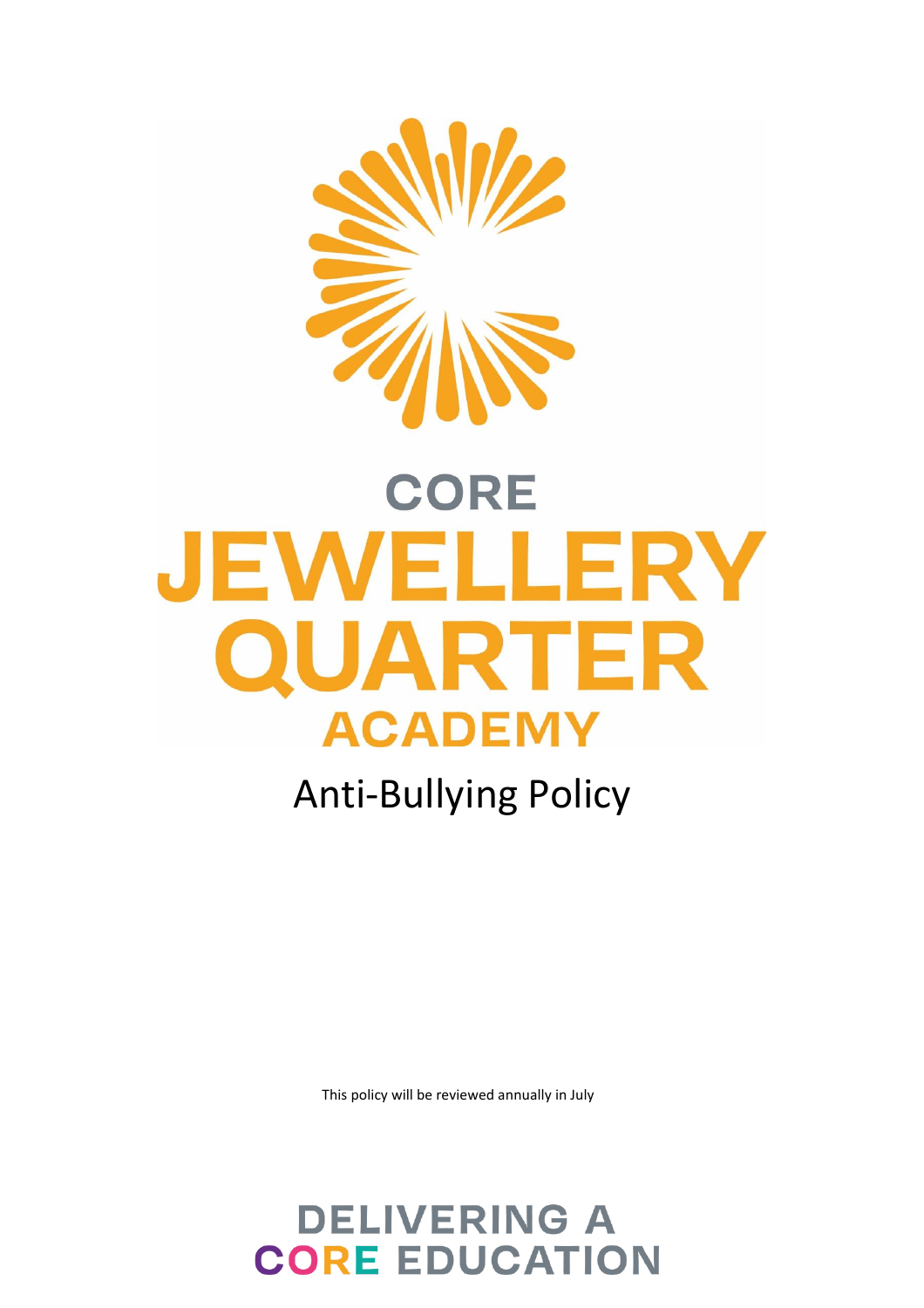# **Contents**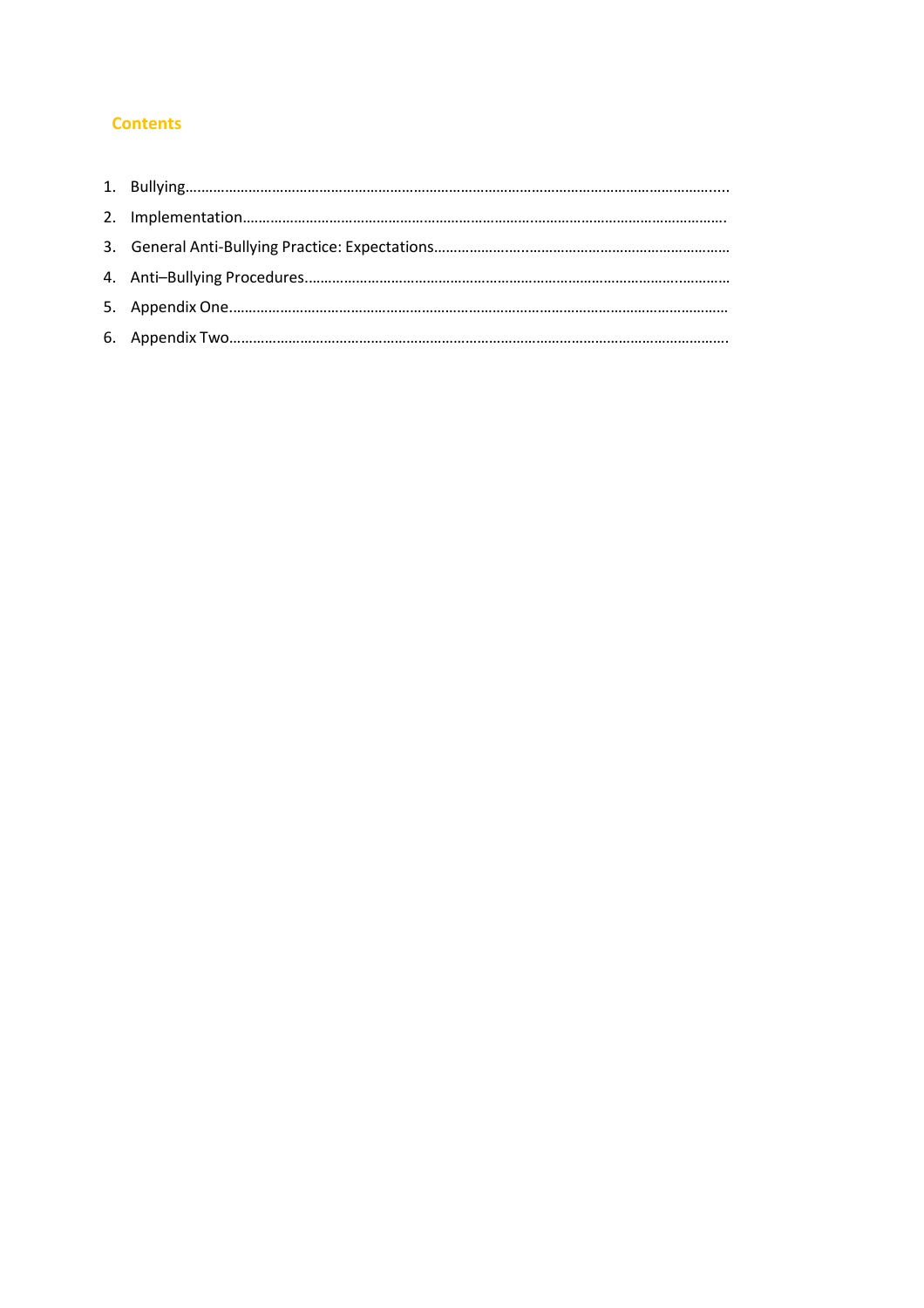# **1. Bullying**

# **Our Anti-Bullying Vision**

Respect is a core value at JQA. We care by respecting and looking after each other. JQA believesthat all forms of bullying are unacceptable and should not be tolerated. We want all children to be and feel safe from bullying and all forms of discrimination. We want everyone who works with children to take bullying seriously and know how to resolve it positively. We seek to empower them to challenge, remedy and prevent bullying, creating a culture where every child is treated with dignity and respect and takes seriously their responsibility to treat others in the same way.

The Academy's anti-bullying policy and practice operates with due regard for the most recent legislation and guidance in Education Reform Act (1988); Equality Act (2010); DfE Preventing and Tackling Bullying(2017) and Keeping Children Safe in Education.

# **The Definition of Bullying**

JQA adopts the 'Anti-Bullying Alliance' definition of bullying:

*"Bullying is the intentional (physical or emotional) hurting of one person by another, where the relationship involves an imbalance of power. It is usually repetitive or persistent, although some oneoff attacks can have a continuing harmful effect on the victim."*

# **Bullying Behaviour**

Bullying can take many forms, including:

- Bullying relates to discriminatory attitudes, beliefs, behaviour, distinctions, exclusions, restrictions or preferences that are based on presumptions about an individual or group of people.
- **•** Verbal name calling, insults, jokes, offensive language or comments, including graffiti, threats, innuendo, teasing, taunting, bragging, ridicule.
- **•** Physical unprovoked assaults such as prodding, pushing, hitting or kicking, 'rushing', shaking, inappropriate touching, blocking the way, capturing, contact involving objects used as weapons.
- **•** Social humiliation through exclusion or rejection by peer group, 'blanking', spreading rumours, gossiping, peer pressure to conform, using difference as a dividing factor.
- **•** Cyber bullying via the internet, email or mobile phone, e.g. text messages, phone calls, pictures/video clips ('happy slapping'), chat rooms, instant messages or posting on websites or message boards.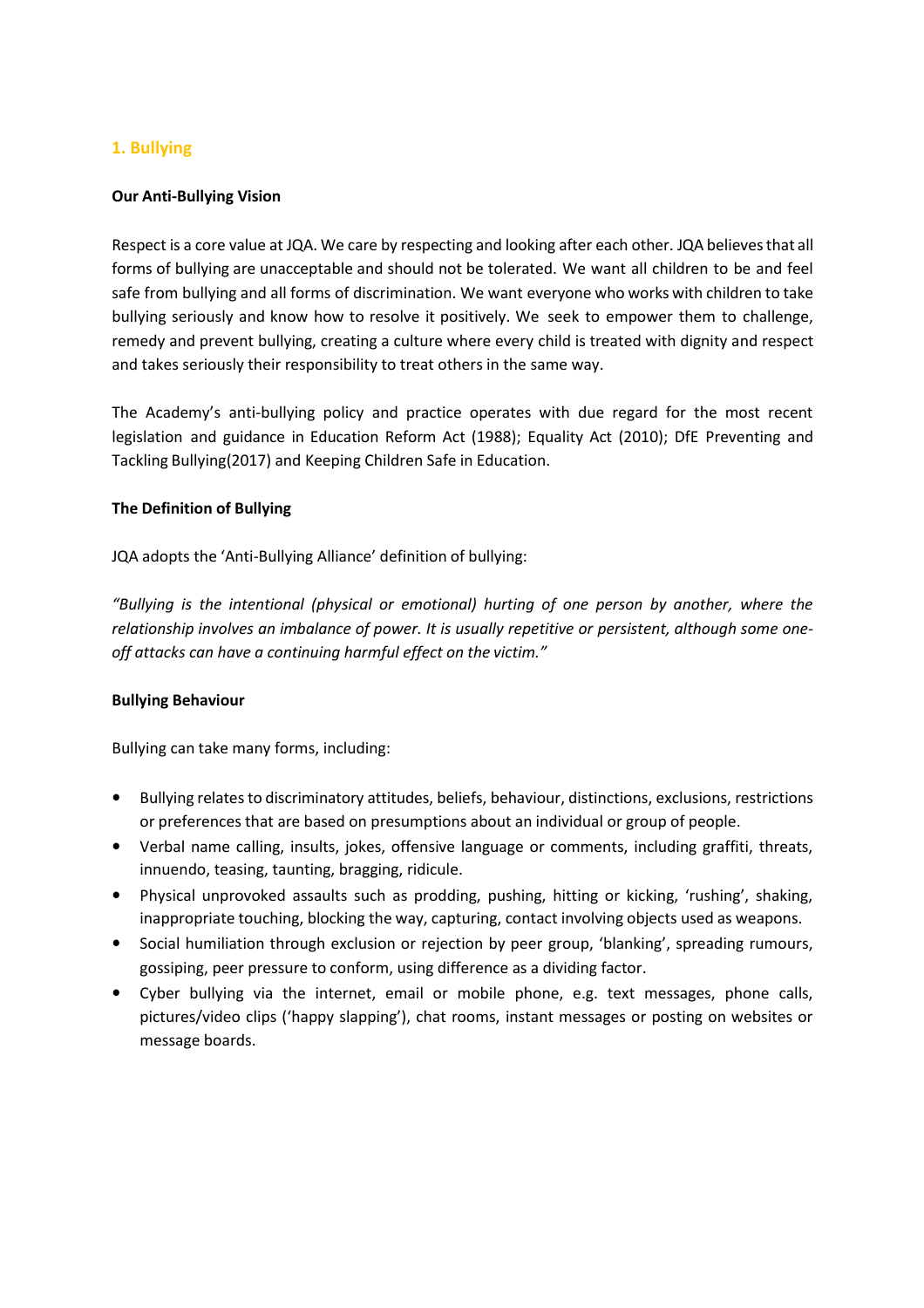- **•** Non-verbal Staring, throwing dirty looks, gesturing, manipulating behaviour through intimidation, body language, invasion of personal space, silence, spitting, stalking, refusing to touch, playing mind games.
- **•** Provocative Inciting others to behave in a threatening, racist, sexist or homophobic way, bringing provocative literature or homophobic propaganda onto the school's site.
- **•** Other: Extortion, blackmail, hiding or interfering with personal property, etc., forcing to take part in embarrassing initiation rites or humiliating acts, seeking sexual favours.

Bullying can also be part of other forms of abuse, including neglect, emotional, physical and sexual abuse (Including peer on peer).

*Bullying is different from fighting, which can usually be defined as a one-off incident with the purpose of resolving immediate conflict. Nor does a falling out between friends constitute bullying, although bullying may result from this.*

Incidents of bullying will be addressed in line with the school's behaviour management procedures and the Safeguarding and Child Protection Policy. The latest version of Keeping Children Safe in Education and related guidance, should be considered when identifying, responding to and monitoring of any instances of bullying.

Reports and instances of bullying are logged and monitored and different types of bullying are tracked by a senior member of staff through CPOMS. This is evaluated regularly and checks are made to ensure that necessary and appropriate actions have been put in place by the pastoral team, including action for both the victim and perpetrator. Information on bullying is monitored to inform intervention and reported to the LGB.

The Sharp System is promoted to students regularly and is accessible via the Piota app and website, if students need to make reports of bullying. This is monitored by a Senior member of staff. Students are also encouraged to report any bullying to any adult and can be assured it will be dealt with appropriately and accordingly in a culture where Safeguarding is strong.

The Academy actively promotes action around anti-bullying through displays, form time sessions, assemblies, work with external partners and National and International days of recognition to promote tolerance, diversity, harmony and respect.

JQA provides an education and working environment in which all participants are equal and fairly treated. We foster a climate of respect for cultural diversity, of flexibility and acceptance with regard to cultural difference, creating an environment free from discrimination. The Academy publishes Equality Objectives each year, these are available on our website.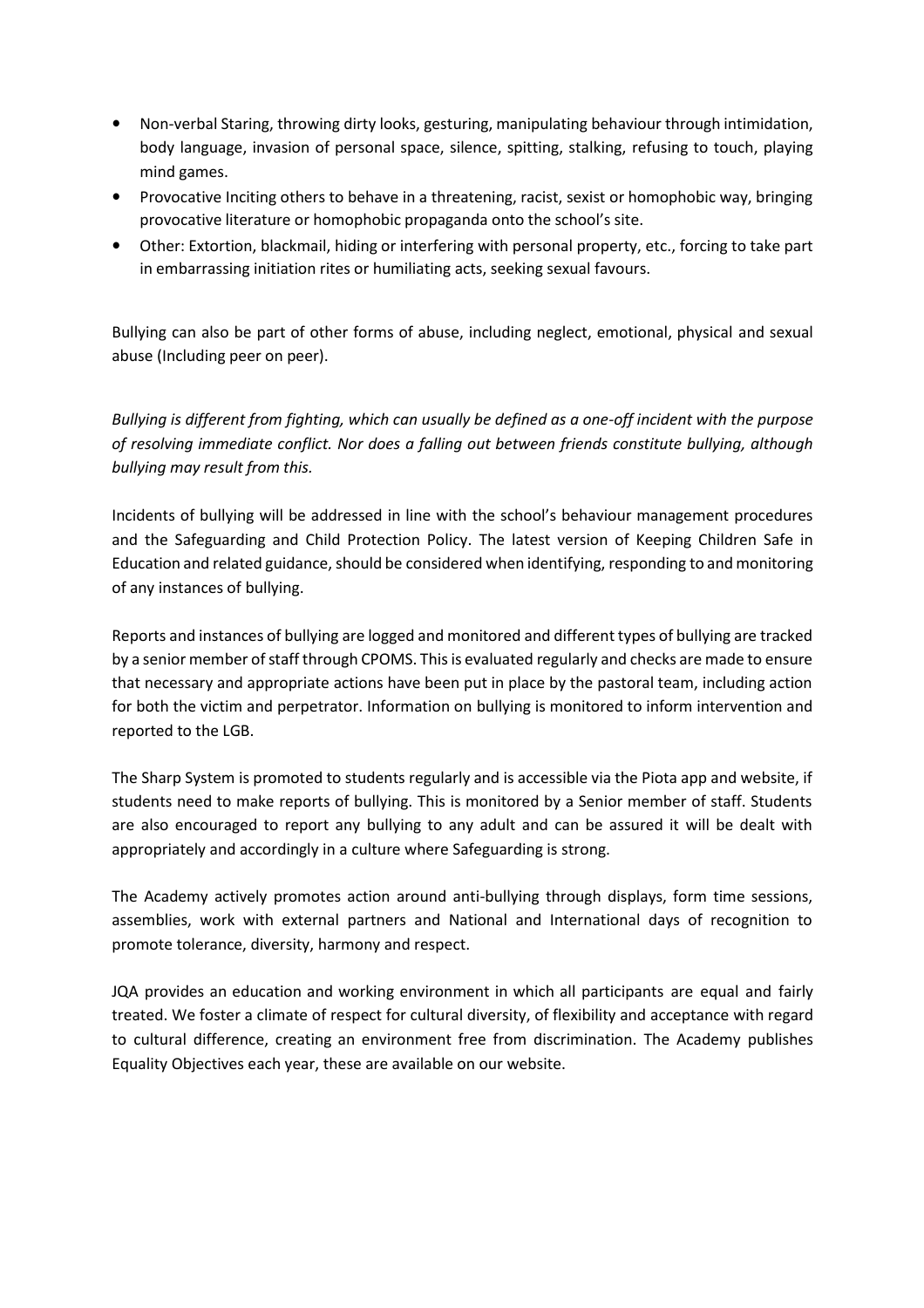# **Cyber Bullying**

Cyber bullying relates to the use of online environments, the internet, mobile phones and any form of electronic communication system as a vehicle for bullying type activities. Cyber bullying can be in the form of direct address to the individual(s) being targeted and/or indirect where electronic systems are used to disseminate to a wider audience other images of/messages about the individual(s) concerned.

The Academy will not tolerate acts of cyber bullying. All incidents of homophobia will be dealt with at theschool and parents/carers will be informed immediately, as with all instances of bullying.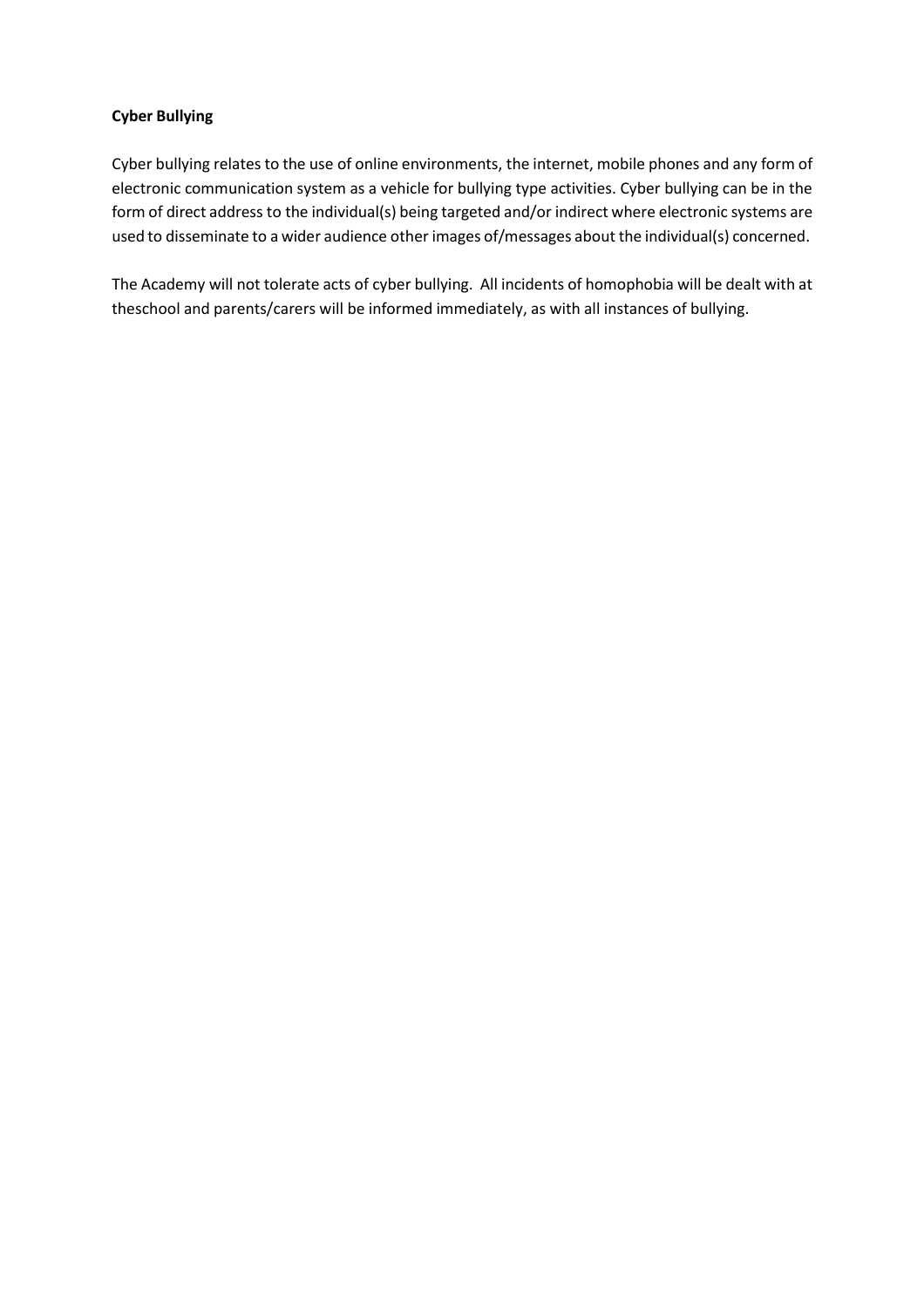# **Racist Bullying**

Racist bullying relates to discriminatory attitudes, beliefs, behaviour, distinctions, exclusions, restrictions or preferencesthat are based on presumptions about a person's colour, descent, national or ethnic origin, migrant status or religion. The bullying suffered can include verbal and physical abuse by an individual or group towards an individual or group of people

The Stephen Lawrence Inquiry Report, (2006) defines racism as

"… Conduct or words which advantage or disadvantage people because of their colour, culture or ethnic origin. In its more subtle form it is as damaging as in its more overt form".

Incidents of racism can take place in all schools – and need not necessarily be directed towards someone in the school.

• The Education Reform Act (1988) requires school's" governing bodies to discharge their responsibilities without racial discrimination and to ensure that no unlawful discrimination takes place in their school.

JQA provides an education and working environment in which all participants are equal and fairly treated. We foster a climate of respect for cultural diversity, of flexibility and acceptance with regard to cultural difference, creating an environment free from discrimination on the basis of perceptions about race. The Academy will not tolerate any act of racism towards any member of the Academy.

All incidents of racism will be dealt with at the school and parents/carers will be informed immediately. Information regarding the process for dealing with racist bullying is included within this document. Legally all incidents are logged and the numbers reported by schools to the Trust.

# **Homophobic Bullying**

Homophobic bullying is a specific form of bullying and occurs when bullying is motivated by prejudice against lesbian, gay, bisexual or transgender people (LGBTQ+), or against those perceived to be lesbian, gay, bisexual or transgender. It can also be targeted towards students who are seen to be "different" in some other way, for example, because they may be considered shy by other students. In this way, a person's identity is used to abuse them and homophobic bullying can therefore be experienced by all students, regardless of their sexuality.

The bullying suffered can include verbal and physical abuse by an individual or group towards an individual or group of people.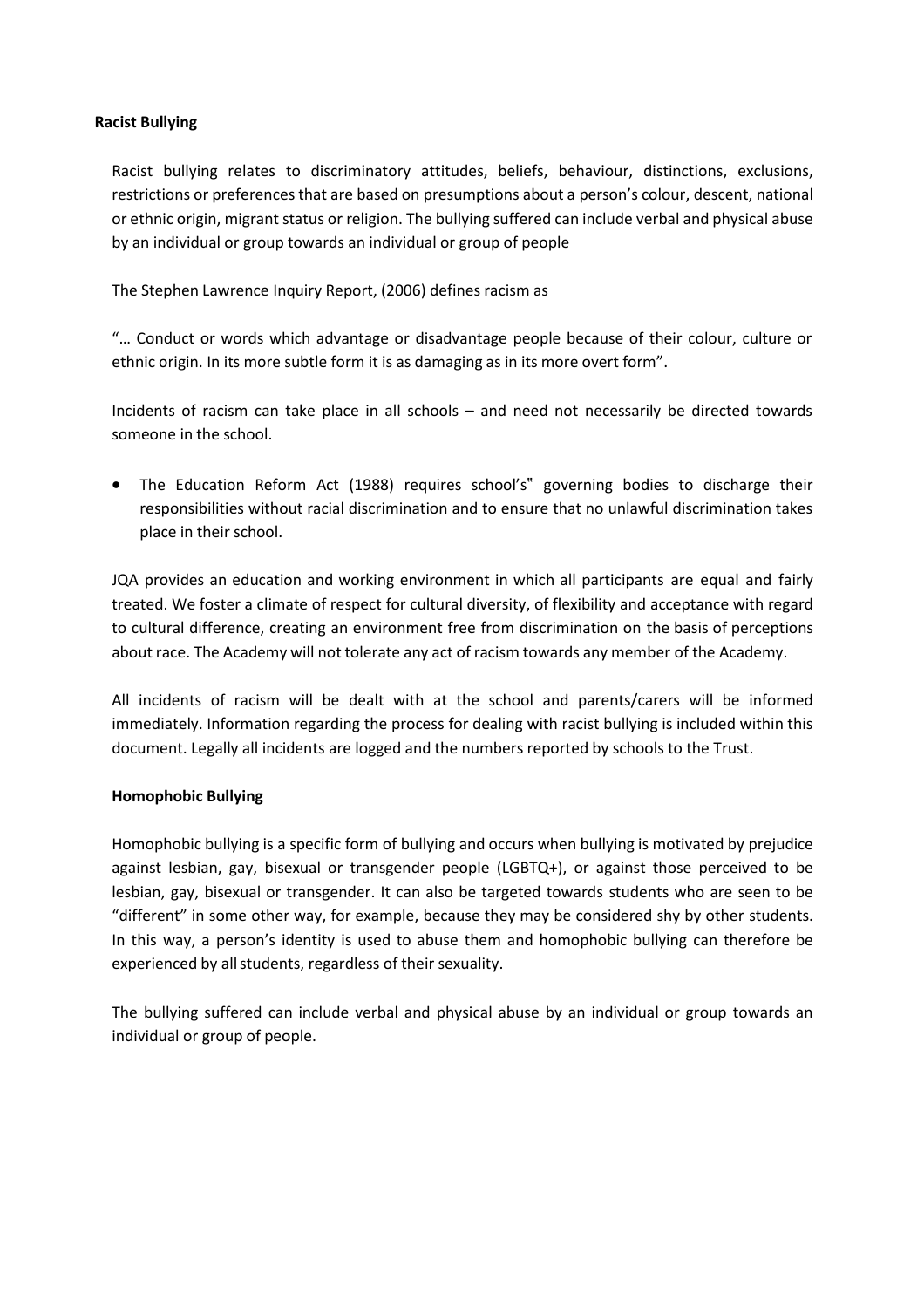• The Education Reform Act (1988) requires schools" governing bodies [...] to ensure that no unlawful discrimination takes place in their school.

JQA provides an education and working environment in which all participants are equal and fairly treated. We foster a climate of respect for cultural diversity, of flexibility and acceptance with regard to cultural difference, creating an environment free from discrimination on the basis of perceptions about sexual orientation. The Academy will not tolerate any act of homophobia towards any member of the school community. All incidents of homophobia will be dealt with at theschool and parents will be informed immediately, as with all instances of bullying.

# **2. Implementation**

# **In order to prevent bullying and harassment the school will:**

- raise awareness of the school's anti-bullying policy amongst parents/carers.
- raise awareness and understanding of the school's anti-bullying policy amongst students.
- develop a whole school approach to dealing with bullying.
- develop emotional and social learning across the school through Character education
- develop a 'telling culture' amongst all students.
- always investigate and act when bullying incidents are reported.
- encourage anti-bullying approaches that are focused on generating solutions through joint problem-solving.
- ensure that all emotional and practical support is provided during and after incidents of bullying to all students involved in bullying, including perpetrator.
- collect, monitor and analyse bullying behavior to inform practice and bespoke interventions, as well as group / cohort approaches
- work proactively with the local community and external agencies in order to address bullying and its impact.
- participate in national activities such as Anti-Bullying Week and Pride month and make this high profile around the school.
- at least termly a student and parent survey are conducted to gauge the effectiveness of our anti-bullying measures.
- weekly focus groups with a Senior Leader to take feedback from students.
- regular monitoring of the Academy's Equality Objectives and reporting to the Local Governing Body.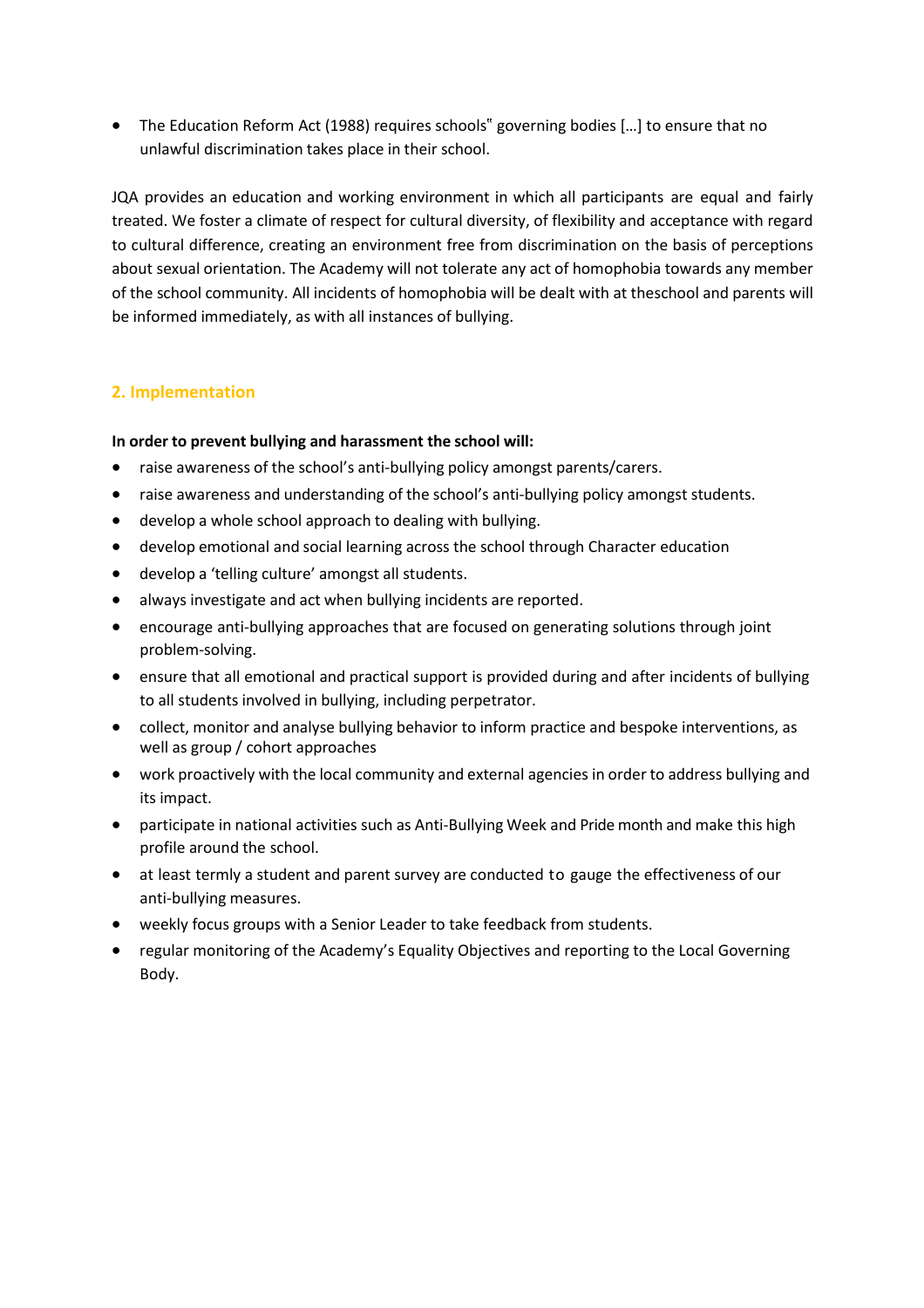# **All staff at the school will be required to:**

- promote a culture where bullying is unacceptable and where 'telling' is the norm.
- ensure that effective and consistent intervention happens immediately when bullying occurs.
- model positive relationships and communication at all times with students and staff.
- engage students with the issue of bullying through the curriculum.
- be watchful of signs that an individual is being bullied.

# **Students will be required to:**

- report incidents or suspected incidents where bullying occurs to themselves or others to a staff member or via the Sharp System.
- apply their learning to promote an anti-bullying culture.

# **Parents will be required to:**

- raise their awareness of the school's anti-bullying policy.
- support the Academy's behaviour procedures by signing the Home School Collaboration Agreement.
- watch for signs of bullying in their child that could include one or more of the following:
	- Lack of concentration on school work or begin to perform poorly at school.
	- be intermittently absent from the school.
	- be reluctant to walk to or from school.
	- be reluctant to talk about school.
	- not want to leave the house.
	- want to change schools.
	- become withdrawn, anxious or lacking in confidence.
	- lose or increase their appetite.
	- have possessions damaged or go missing.
	- bully other children or siblings.
	- be afraid to tell you what's wrong.
	- become clingy to their parent or carer.
	- ask for or steal money regularly.
	- physical injuries that can't be explained rationally.
- take an active interest in their child's social life or group of friends.
- advise their child to inform a staff member of any bullying incidents.
- encourage their children not to retaliate.
- work closely with the school to resolve issues of bullying.
- be aware of and promote the Sharp System to your child.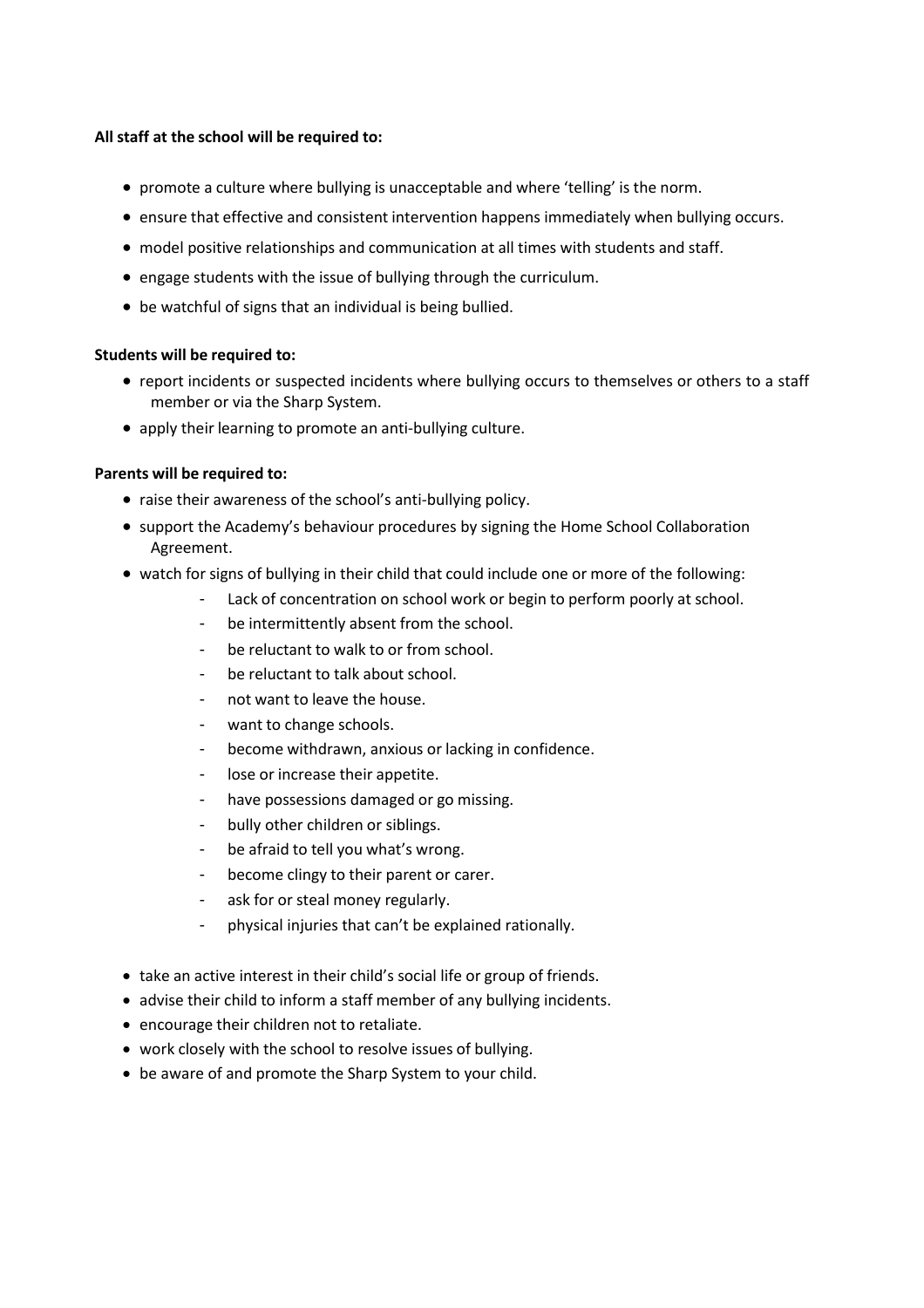# **3. General Anti-Bullying Practice: Expectations**

# **Establishing and Reviewing the Anti-Bullying Policy**

Schools are required by the Education and Inspections Act 2006 to formulate a behaviour policy which must include the prevention of bullying. An organisation's anti-bullying policy should: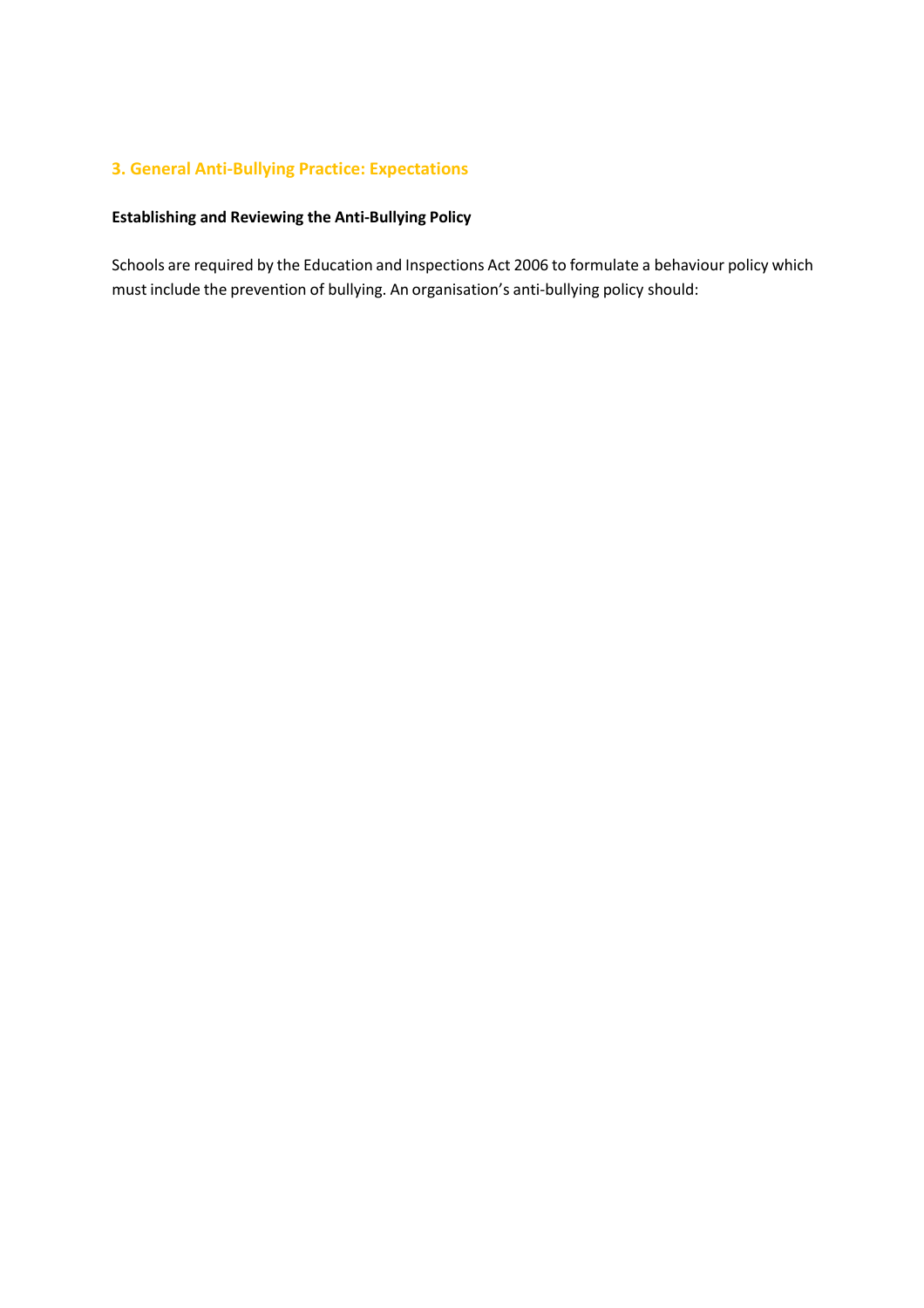- **•** state the agreed definition of bullying.
- **•** cover all forms of bullying.
- **•** include a full range of preventative strategies and interventions.
- **•** apply to all those involved in schools– young people and adults alike.
- **•** have clear links with other policies, particularly behaviour policies.
- **•** show clearly how the school monitors bullying, analyses results and uses data to change practice.

Our anti-bullying policy will be reviewed annually in accordance with Department for Education guidance, or in response to an incident, or incidents that necessitate an immediate review.

#### **Developing a Whole Organisation Approach**

Preventing and intervening in incidents of bullying is the responsibility of everyone in the school community: staff (including governors), young people and parents/carers. It is therefore important that we make sure that everyone knows and understands the school's anti-bullying policy and how to it consistently.

Preventative and intervention strategies for bullying behaviour must be at the very core of the school's Behaviour for Learning Policy and the curriculum.

#### **Developing Social and Emotional Learning**

Helping young people to be aware of, and develop, these aspects of learning is a significant preventative anti-bullying strategy – having friends, for example, is a known significant protective factor against bullying.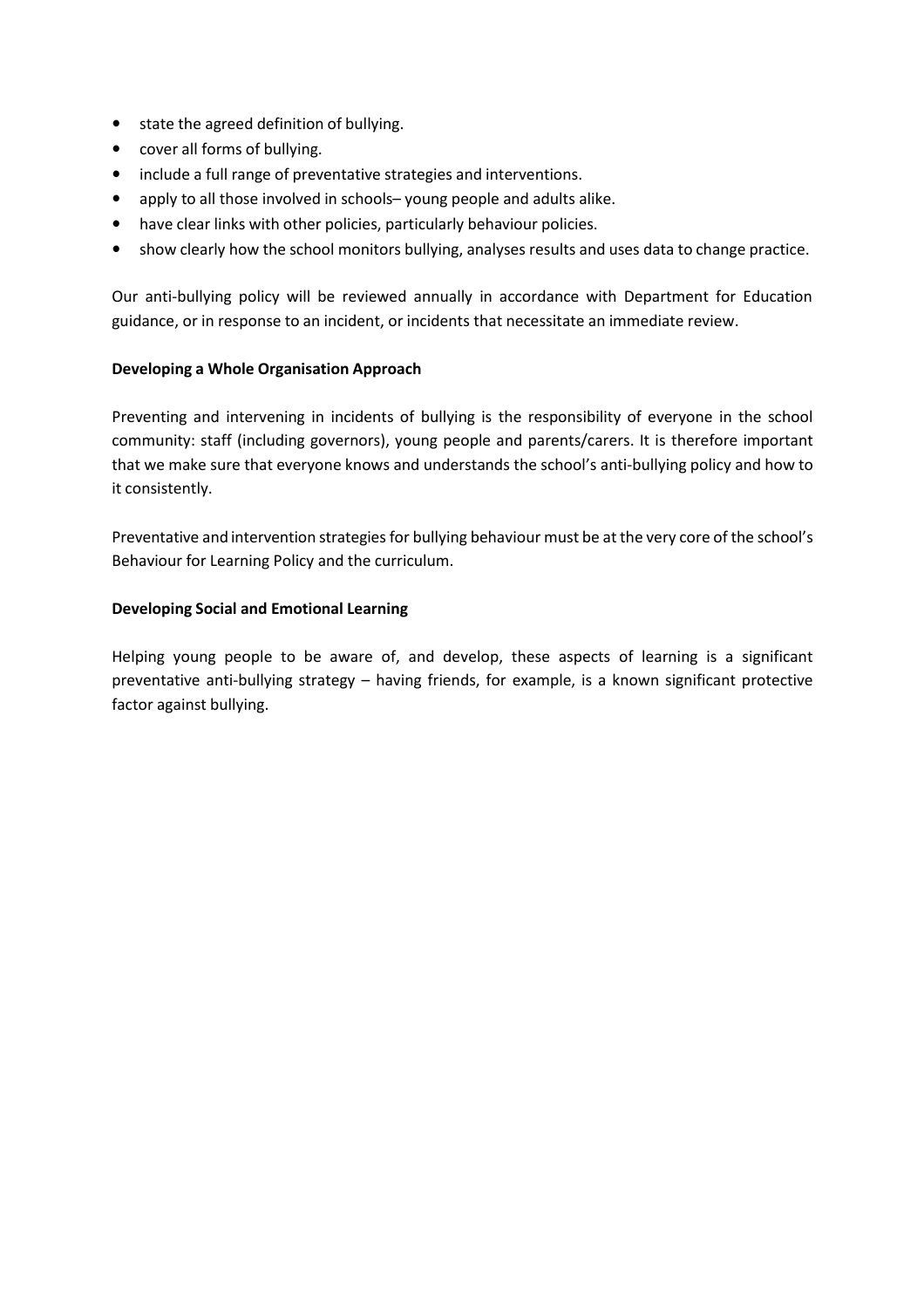Using all the latest research and best practice, the Academy is committed to develop a culture that:

- makes it clear that bullying is everyone's business, that telling someone when it does happen is an expectation and that this does not make them a 'snitch', 'snake' or a 'grass'.
- **•** reassures students that they will be taken seriously and kept safe if they tell someone abouta problem with bullying.
- **•** is supportive towards students when they tell the someone by listening carefully.
- **•** investigates appropriately, taking action, communicating regularly and offering longer-term support as necessary.
- **•** gives students information about other sources of support.

# **Investigating and Acting**

We also know from a variety of research that some students experience times when they tell adults about incidents of bullying and feel that the incident is either ignored or dealt with inappropriately. All schools have a duty to safeguard students so it is crucial that staff investigatethoroughly when an incident of bullying comes to light, take appropriate action and keep those who reported it involved and informed.

# **Linking with the Local Community**

Given the challenges students might face contextually in their community such as CSE and CCE, it is important that the Academy make themselves aware of issues related to bullying in their local areas that could leave students vulnerable to these contextual safeguarding issues. The Academy works in partnership with West Midlands Police and organisations such as First Class Foundations to effectively engage with incidents of Anti-Social Behaviour, including bullying and prejudice-related incidents.

# **Collecting, Monitoring and Analysing Data**

Data is vital in enabling the school to understand the nature and extent of any bullying taking place. It can also help to spot any new trends emerging and develop training and strategies to deal with them. JQA schools regularly collect, monitor and analyse data about bullying to inform practice.

In addition to quantitative data, the Academy finds out from students how good they think the organisation is at preventing bullying and working through incidents when they arise. Results from data monitoring must make a significant contribution to the school's evaluation of its anti-bullying policy and practice and the Academy's School Improvement Plan.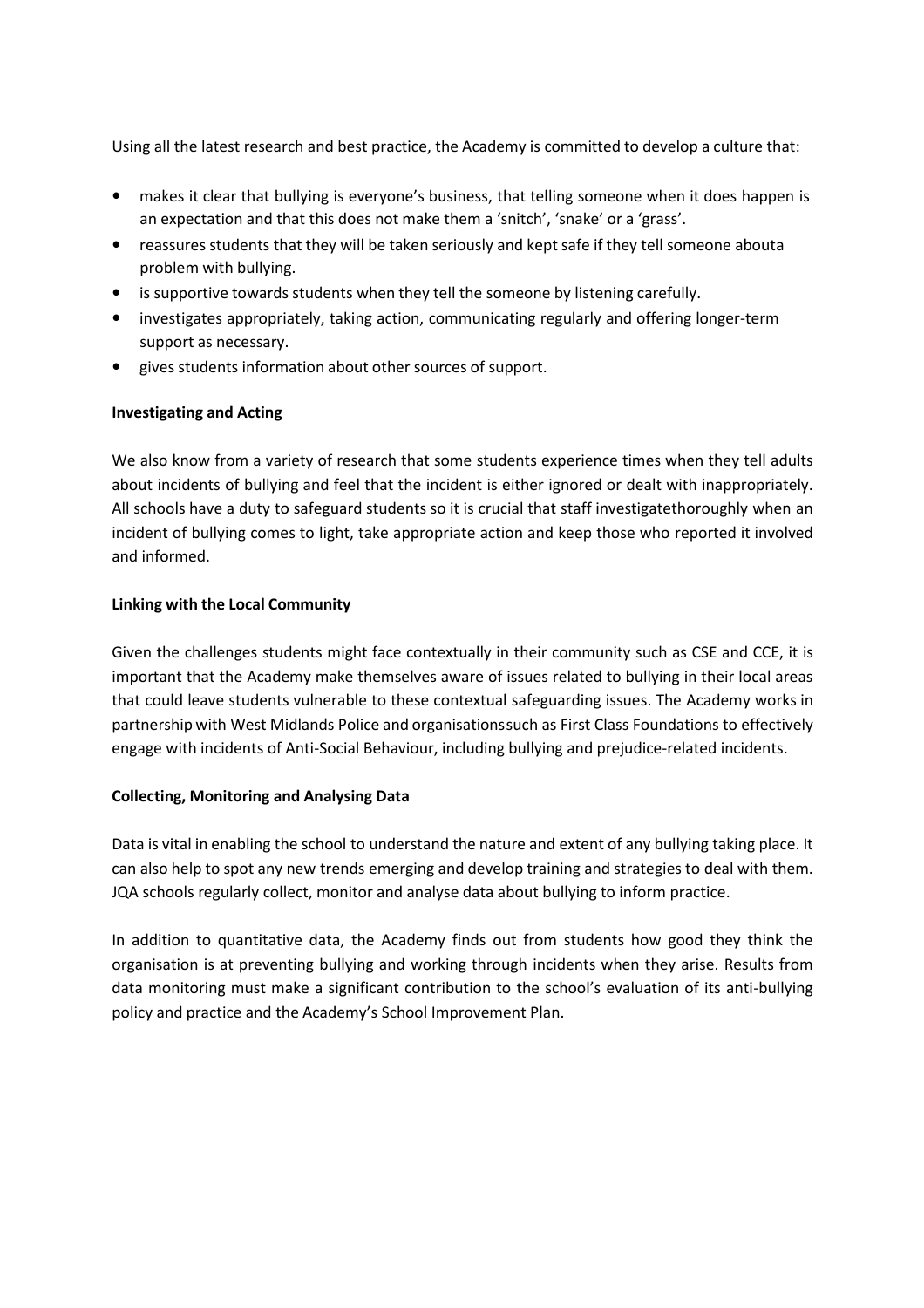# **4. Anti-bullying Procedures**

The following procedures must be followed at all times when responding to incidents of bullying and/or discrimination:

# **Bullying Incident Reported**

It can take courage for students to report a bullying incident, whether they are a victim, bystander or have used bullying behaviours. Students may report bullying in person or using the Sharp System.

Adults receiving the information should show that they are listening; the young person/people reporting the incident should feel that they have been listened to carefully and that they are being taken seriously. At this stage it should be clearly established, using the definition of bullying, that the incident reported is one of bullying. The incident should then be logged on CPOMS (specifying the type of bullying) where it can be evaluated and referred immediately to the relevantpastoral lead/Senior Leader for investigation.

# **Isthere a Safeguarding / Child Protection Concern?**

All staff must be alert to whether there may be a safeguarding or child protection concern and follow the correct procedures from the Safeguarding policy if they think this is the case.

# **Investigate the Incident**

The designated member of staff who is leading the investigation must inform the parents involved that there has been a possible incident of bullying. It is crucial that effective communication between all parties involved is maintained at all points. We succeed by working as a team. Where bullying occurs outside the Academy, any other relevant schools or agencies (e.g. youth clubs, transport providers) must be informed about the concerns and the action taken.

A clear account of the incident will be recorded in line with school procedures. Open questions should be used

- What has been happening?
- Who has been involved?
- How have those involved been affected?
- Where did the incident(s) take place?
- When did the incident(s) take place?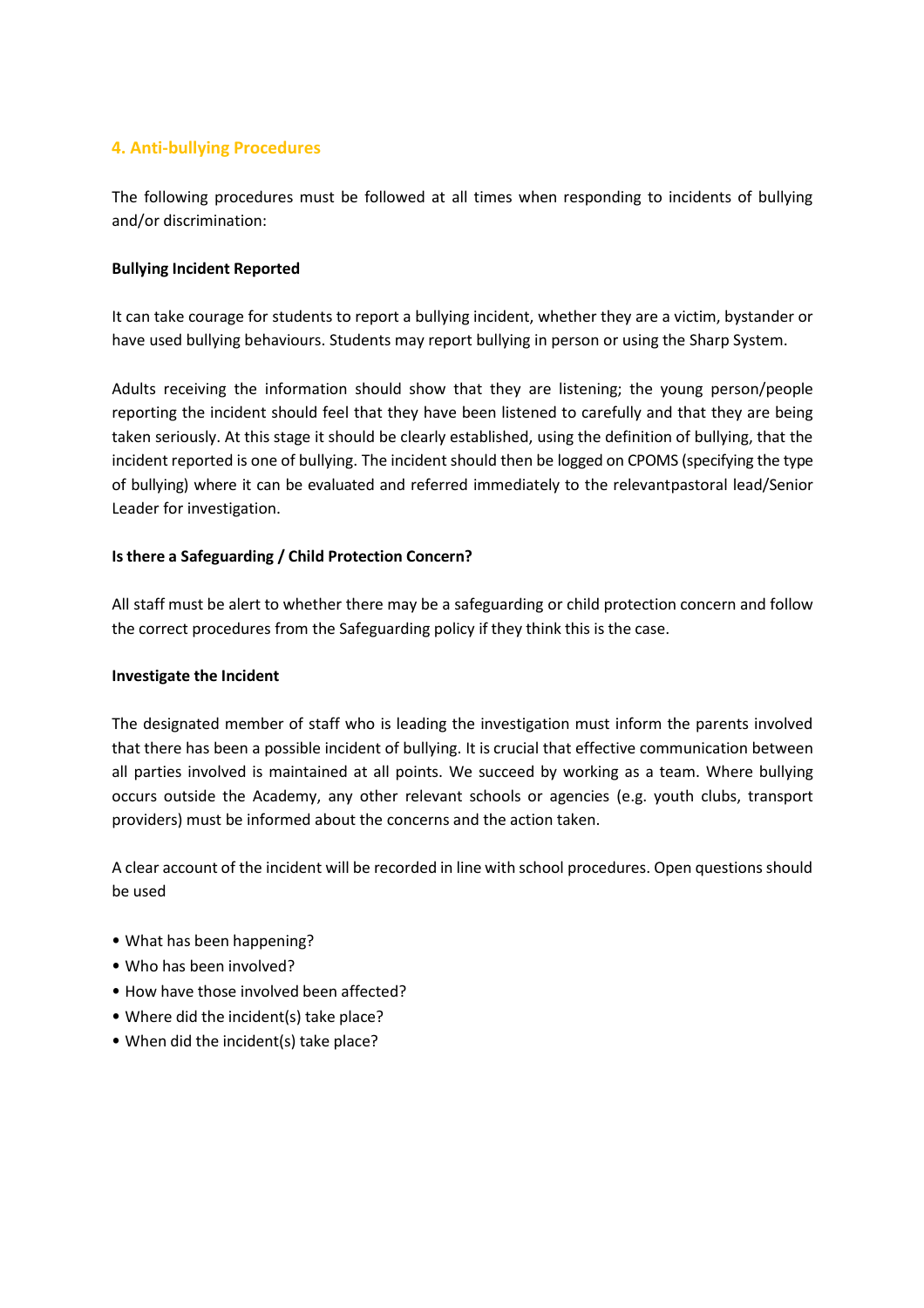- What happened just before/after the incident(s) took place?
- How often has this been happening?
- Over what period of time has this been happening?
- What were you thinking/feeling at the time of the incident(s)?
- What have you been thinking/feeling since?

The interviewer will also summarise, at regular intervals, what has been heard back to the person being interviewed. Summarising enables everyone involved in the conversation to finish it with a common understanding of what happened; for a person talking about a difficult situation for the first time, feeling understood will be very important. Pastoral staff receive regular training on dealing with bullying.

# **Inform the Assistant Headteacher / Pastoral Manager**

Once all information has been gathered a meeting should take place with relevant staff as per specific school procedures. A plan of action should then be determined. It isimportant that whatever response is chosen it is communicated to all those involved in or affected by the incident so that everybody is clear and misunderstandings are avoided. All incidents of bullying and discrimination, including allegations that are not proven, will be recorded.

# **Plan and Take Action**

At this stage, whatever response has been decided on should be planned in detail, put into place and recorded as part of the Academy's data collection and monitoring processes. All incidents of bullying must be recorded. The Academy's response to incidents of bullying will be unique to each and every situation.

Responses will be in line with the Behaviour policy and the proactive support / interventionwork of the relevant pastoral team. Support will be given to any victim and sanctions will be applied to anyone found to be involved in bullying to avoid the repetition of such behaviour. This will be on the balance of probability and evidence available.

As the Academy has a duty of care to the whole community, the Head of School may decide that following the outcome of evidence-based investigation that an incident of bullying should lead to a Fixed Term Exclusion. There may also be cases where the balance of probability is overwhelming so the Head of School may decide to exclude a child for their own safety and the safety of others.

In cases of repeat incidents involving one individual student Fixed Term Exclusion will be an immediate sanction. In certain extreme cases the Head of School may decide that an incident of bullying should lead to Permanent Exclusion.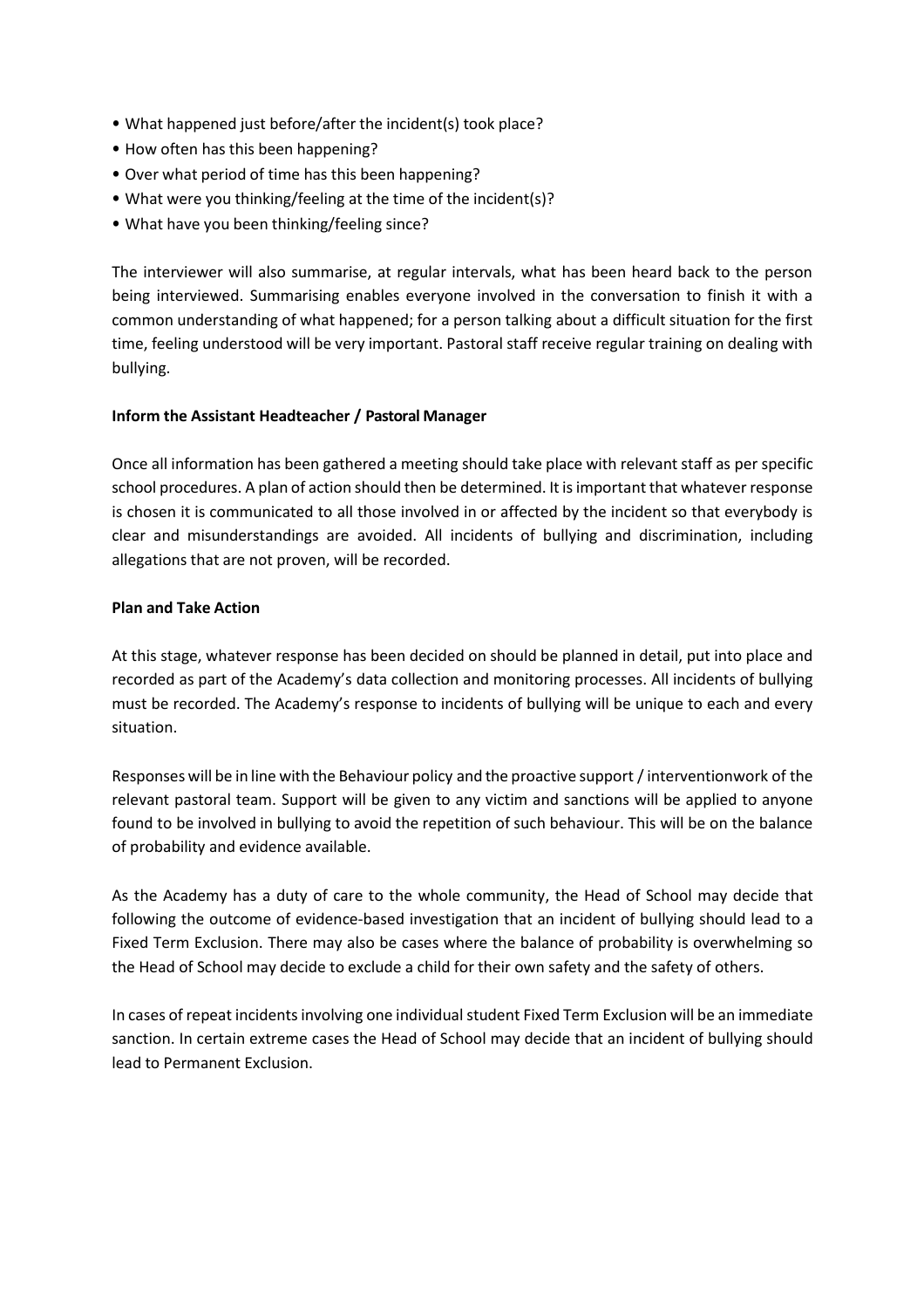# **5. Appendix One**

# **Legislation and Policy**

*The following legislation covers the obligations for schools with regards to bullying.*

# **Equality Act (Sexual Orientation) Regulations 2007**

Local authorities, schools and settings must treat bullying on the basis of sexual orientation as seriously as that grounded in race, gender or disability. Organisations need to ensure that young people have full access to education, benefits, facilities or services provided by the organisation, regardless of their sexual orientation or that of their parents/carers.

# **Racial and Religious Hatred Act 2006 – this forms part of the Public Order Act 1986**

The Act makes it an arrestable offence to display threatening language, behaviour or written material in a public place, with the intention to threaten or stir up hatred.

# **The Gender Equality Duty (GED) 2006**

The GED requires local authorities to publish a Gender Equality Scheme (GES), which details how unlawful sex discrimination and harassment, including bullying, on the grounds of sex will be eliminated, and how the local authority will promote equal opportunities between males and females.

# **Disability Equality Duty (DED) 2005**

Local authorities, schools and other settings have specific duties to meet the needs of disabled studentsand have a general duty to promote disability equality and participation. Local authorities, schools and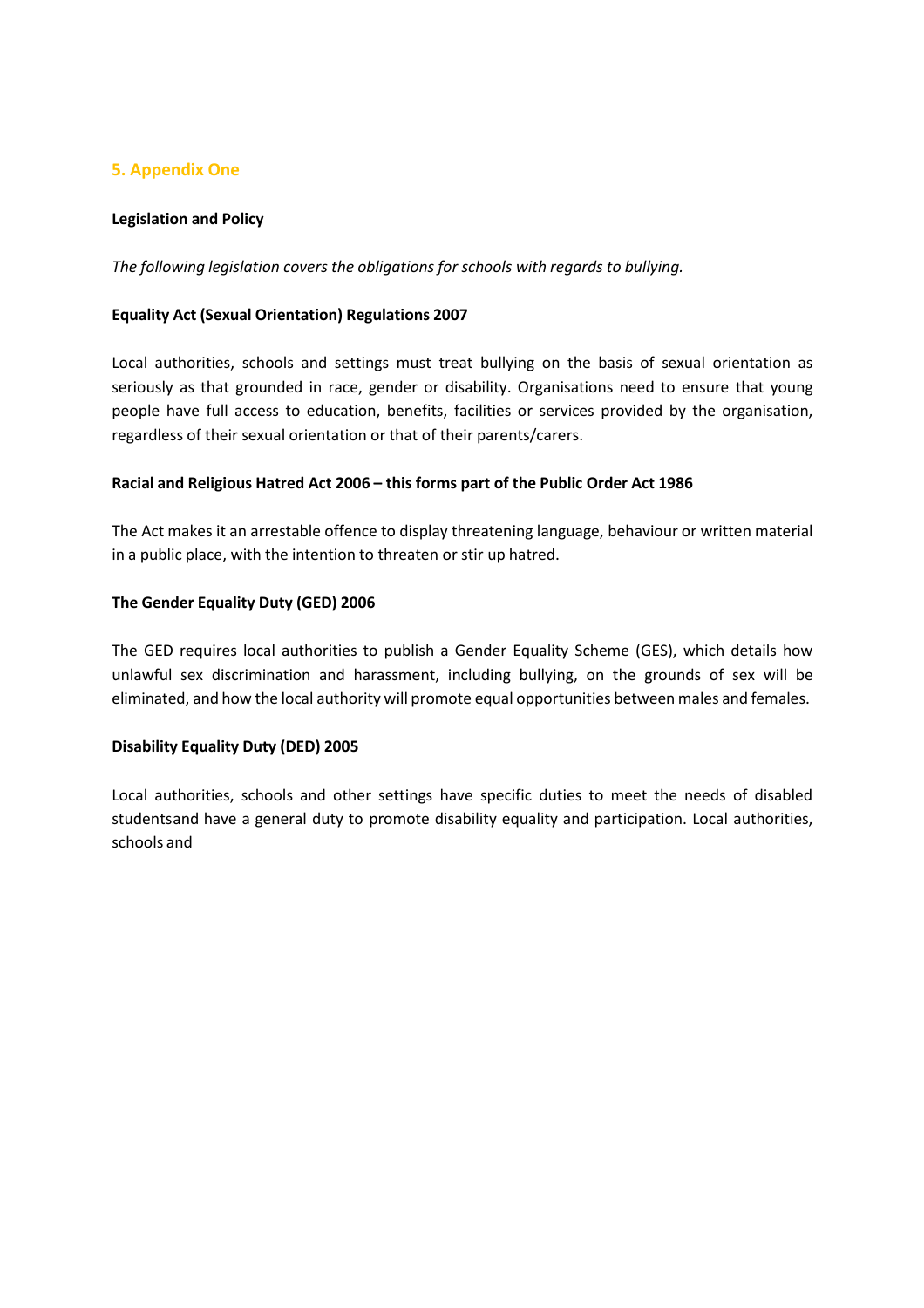colleges have to prepare and publish a disability equality scheme, showing how they will meet these duties.

# **The Children Act 2004**

This act requires agencies to work in partnership to promote and safeguard the welfare of children and young people. The following form part of the Act:

- **•** Local Safeguarding Children Board (LSCB).
- **•** The Children and Young People's Plan (England) Regulation 2005.

# **The Race Relations Amendment Act (RRAA) 2000**

Under the RRAA, local authorities and schools must tackle racial discrimination, which is against the law, and promote equal opportunities and good relations among people from different racial groups. They must also set out how they will deal with racist incidents within a race equality policy. Schools are required to provide reports to the local authority and their school governors about racist incidents that occur in the school.

# **The Crime and Disorder Act 1998**

Partners including the local authority, police, probation and health service must work together to develop, implement and publish a three-year strategy for reducing crime and disorder for the area. This should include strategies to reduce anti-social behaviour, which incorporates aspects of bullying.

# **UN Convention on the Rights of the Child (1989)**

This protects children by setting out their basic human rights. These include children's right to protection from harmful influences, abuse and exploitation and their right to participate fully in family, cultural and social life.

# **Working Together to Safeguard Children (2018)**

Children who need help and protection deserve high quality and effective support as soon as a need is identified. This document outlines the role everyone has to play: [https://assets.publishing.service.gov.uk/government/uploads/system/uploads/attachment\\_data/file](https://assets.publishing.service.gov.uk/government/uploads/system/uploads/attachment_data/file/942454/Working_together_to_safeguard_children_inter_agency_guidance.pdf) /942454/Working together to safeguard children inter agency guidance.pdf

# **Keeping Children Safe in Education (2021)**

This document outlines statutory guidance for all staff to be aware of: [https://assets.publishing.service.gov.uk/government/uploads/system/uploads/attachment\\_data/file](https://assets.publishing.service.gov.uk/government/uploads/system/uploads/attachment_data/file/1021914/KCSIE_2021_September_guidance.pdf) [/1021914/KCSIE\\_2021\\_September\\_guidance.pdf](https://assets.publishing.service.gov.uk/government/uploads/system/uploads/attachment_data/file/1021914/KCSIE_2021_September_guidance.pdf)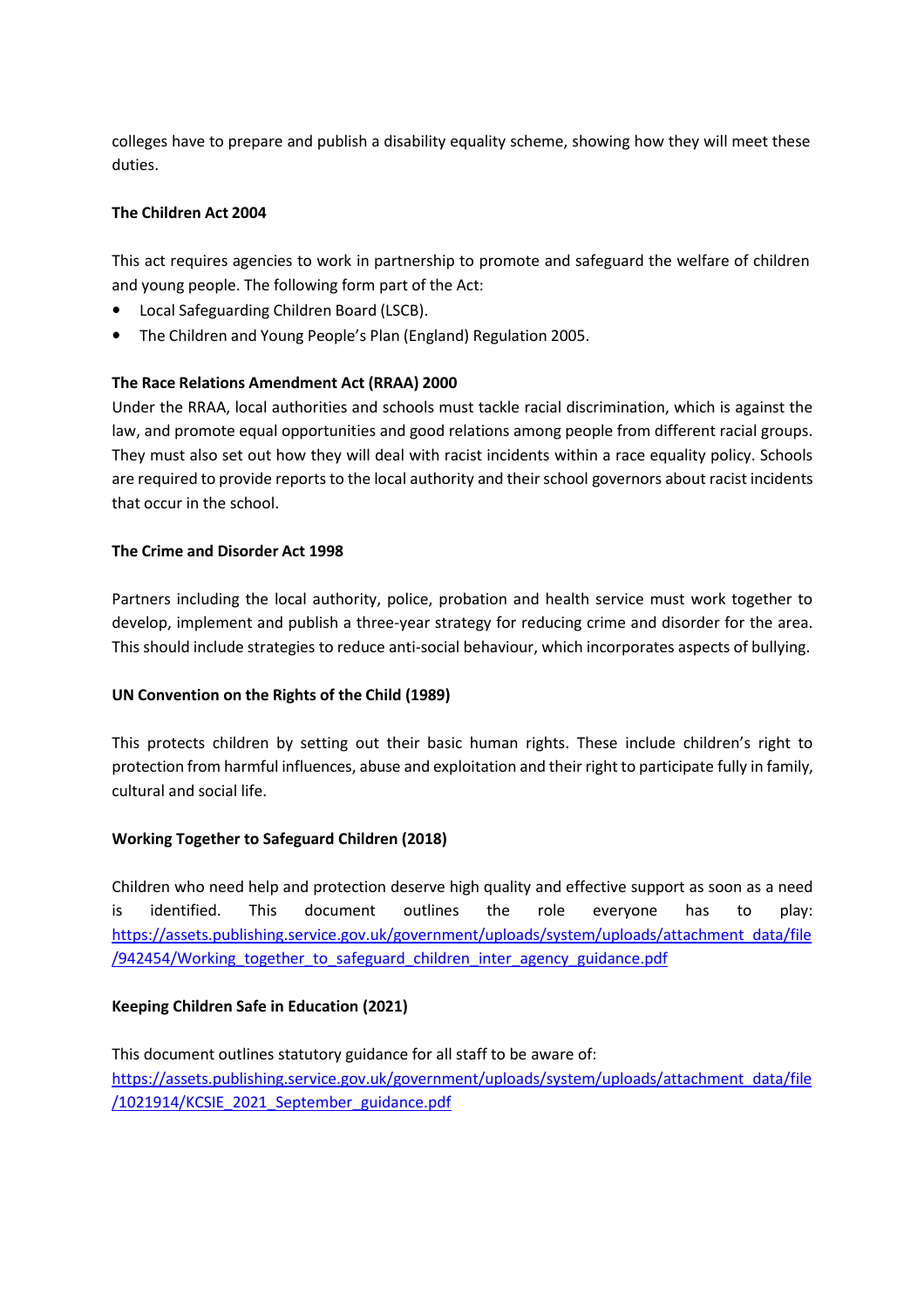# **6. Appendix Two**

#### **Useful websites, contacts and reading**

*The following sources provide information, guidance and support regarding bullying, (including cyber bullying) and other issues relating to the safety of students.*

#### **Childline**

Provides a 24-hour helpline for young people experiencing any sort of problem including bullying. The site also has a number of resources and publications, and the organisation also provides peer support training for schools. Tel: 0800 1111 [www.childline.org.uk](http://www.childline.org.uk/)

#### **Children's Legal Centre**

Advice for parents/carers and professionals on arrange of issues, including bullying. The organisation has published a report, Bullying – a Guide to the Law[. www.childrenslegalcentre.com](http://www.childrenslegalcentre.com/)

#### **Department of Education**

Government's 'Don't Suffer in Silence' anti-bullying site, which provides advice and information for teachers, parents/carers and young people, including a DVD and a wide range of other training materials.

https:/[/www.gov.uk/government/publications/preventing-and-tackling-bullying](http://www.gov.uk/government/publications/preventing-and-tackling-bullying)

# **Equality and Human Rights Commission**

Organisation that 'champions equality and human rights for all, working to eliminate discrimination, reduce inequality, protect human rights and to build good relations, ensuring that everyone has a fair chance to participate in society'. Useful links to legislation for all equalities areas. [www.equalityhumanrights.com](http://www.equalityhumanrights.com/)

#### **GovernorNet**

Site providing information and advice for school governors; includes links to articles about bullying and to relevant websites. There is also a discussion board where governors can post questions/comments.

[www.governornet.co.uk](http://www.governornet.co.uk/)

# **NSPCC Website**

National charity dedicated to ending all cruelty towards children. The site contains advice on a number of bullying-related topics including child protection and a survey of children on bullying carried out in 2015/16. The site signposts to other organisations.

https:/[/www.nspcc.org.uk/globalassets/documents/research-reports/what-children-are-telling-us](http://www.nspcc.org.uk/globalassets/documents/research-reports/what-children-are-telling-us-)about-bullying-childline-bullying-report-2015-16.pdf

[www.nspcc.org.uk](http://www.nspcc.org.uk/)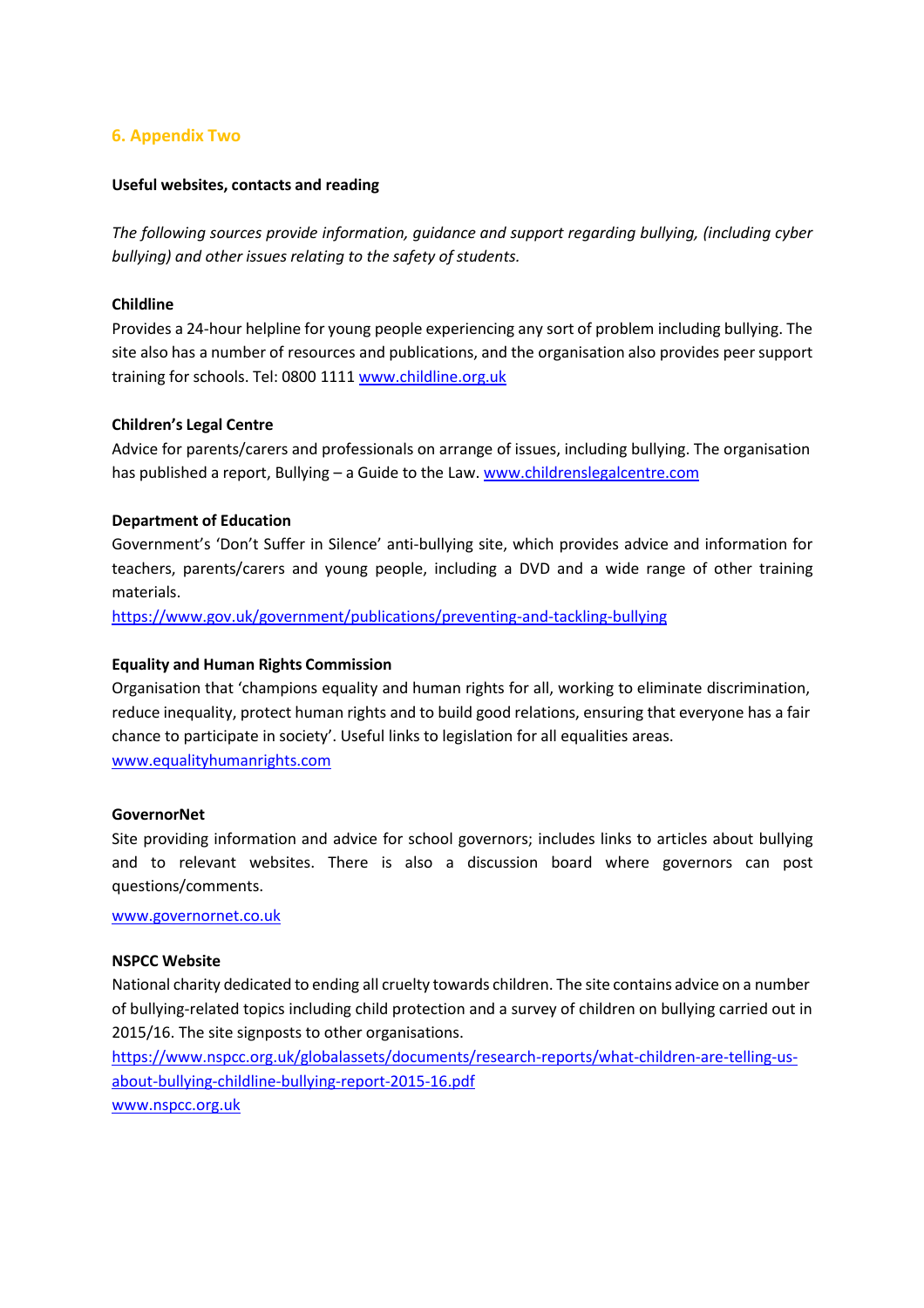# **Kidscape**

This charity, which is committed to keeping children safe from abuse, provides information, resources for young people, parents/carers and professionals. [www.kidscape.org.uk](http://www.kidscape.org.uk/)

#### **NCH**

The national children's charity carries out research and provides services to young people and parents/carers. It provides policy briefings, publications and information for professionals, children and young people, some of which can be downloaded free from its website. [www.actionforchildren.org.uk](http://www.actionforchildren.org.uk/)

#### **Anti-Bullying Alliance**

The Anti-Bullying Alliance collated research, resources for use with young people, information and advice, toolkits and practical ideas for use in Anti-Bullying Week; these include questionnaires about bullying that are useful for organisations wishing to survey young people and adults about bullying. There is also a site for young people, accessed from the general website address, and a fiction booklist containing titles linked to bullying. [www.anti-bullyingalliance.org](http://www.anti-bullyingalliance.org/) Tel: 0845 338 5068

#### **Beat Bullying**

This anti-bullying charity's website provides information, training solutions and toolkits for young people, parents/carers and professionals. It also works directly with young people and professionals and organises training. [www.antibullying.net](http://www.antibullying.net/) Email: [info@beatbullying.org](mailto:info@beatbullying.org)

#### **Bullying UK**

Bullying UK's (formerly Bullying Online) site provides information and advice for young people, professionals and parents/carers (including legal advice). It has useful links to other sites and an email enquiry service.

<http://www.bullying.co.uk/>

#### **Bully.org**

The anti-bullying site is provided for young people by young people. It containsinformation about anti bullying conferences and events, and advice about strategies. [www.bully.org](http://www.bully.org/)

#### **Parentline Plus**

A dedicated website for parents/carers with a comprehensive section about bullying. [www.parentlineplus.org.uk](http://www.parentlineplus.org.uk/)

# **Child Exploitation Online Protection (CEOP)**

Government agency committed to protecting children from sexual exploitation online and promoting general online safety. It provides information for young people, parents/carers and professionals. Email: [enquiries@ceop.gov.uk](mailto:enquiries@ceop.gov.ukwww.ceop.gov.uk) www.ceop.gov.uk